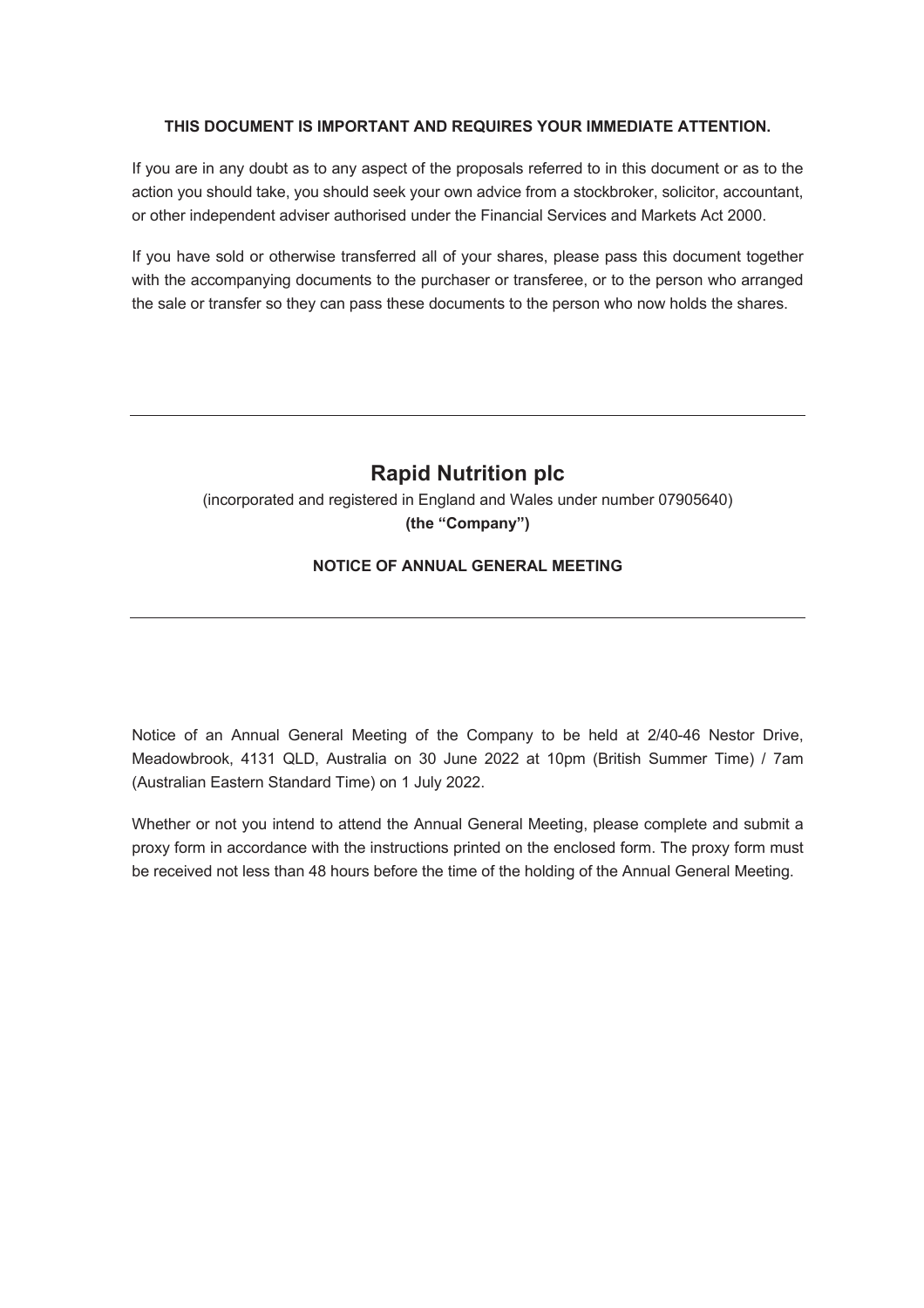### **PART I**

# **Rapid Nutrition plc**

(incorporated and registered in England and Wales under number 07905640)

### **Registered Office:**

124 City Road London EC1V 2NX

### 24 May 2022

To the holders of the Ordinary Shares in Rapid Nutrition plc

### **Notice of Annual General Meeting**

Dear Shareholder,

I am pleased to be writing to you with details of an Annual General Meeting ("**AGM**") of the Company which we are holding at 2/40-46 Nestor Drive, Meadowbrook, 4131 QLD, Australia on 30 June 2022 at 10pm (British Summer Time) / 7am (Australian Eastern Standard Time) on 1 July 2022.

The formal notice of the AGM is set out on pages 4 and 5 of this document.

If you would like to vote on the resolutions but cannot come to the AGM, please fill in the proxy form sent to you with this notice and return it to our registrars as soon as possible. Alternatively, you may appoint a proxy electronically, if you hold your shares in CREST, through the CREST system. The registrars must receive your proxy appointment by 10pm (British Summer Time) on 28 June 2022.

### **Business of the meeting**

Explanatory notes on the business to be considered at this AGM appear on page 8 of this document.

### **Recommendation**

The board considers that all the resolutions to be put to the meeting are in the best interests of the Company and its shareholders as a whole. Your board will be voting in favour of them and unanimously recommends that you do so as well.

### **Action to be taken by shareholders**

The resolutions are subject to shareholder approval.

A form of proxy for the AGM is enclosed with this document and you are requested to complete and post the form of proxy to the Company's registrars as soon as possible or submit your vote via CREST. The completion and return of a form of proxy will not prevent you from attending the AGM in person, speaking and voting if you wish to do so.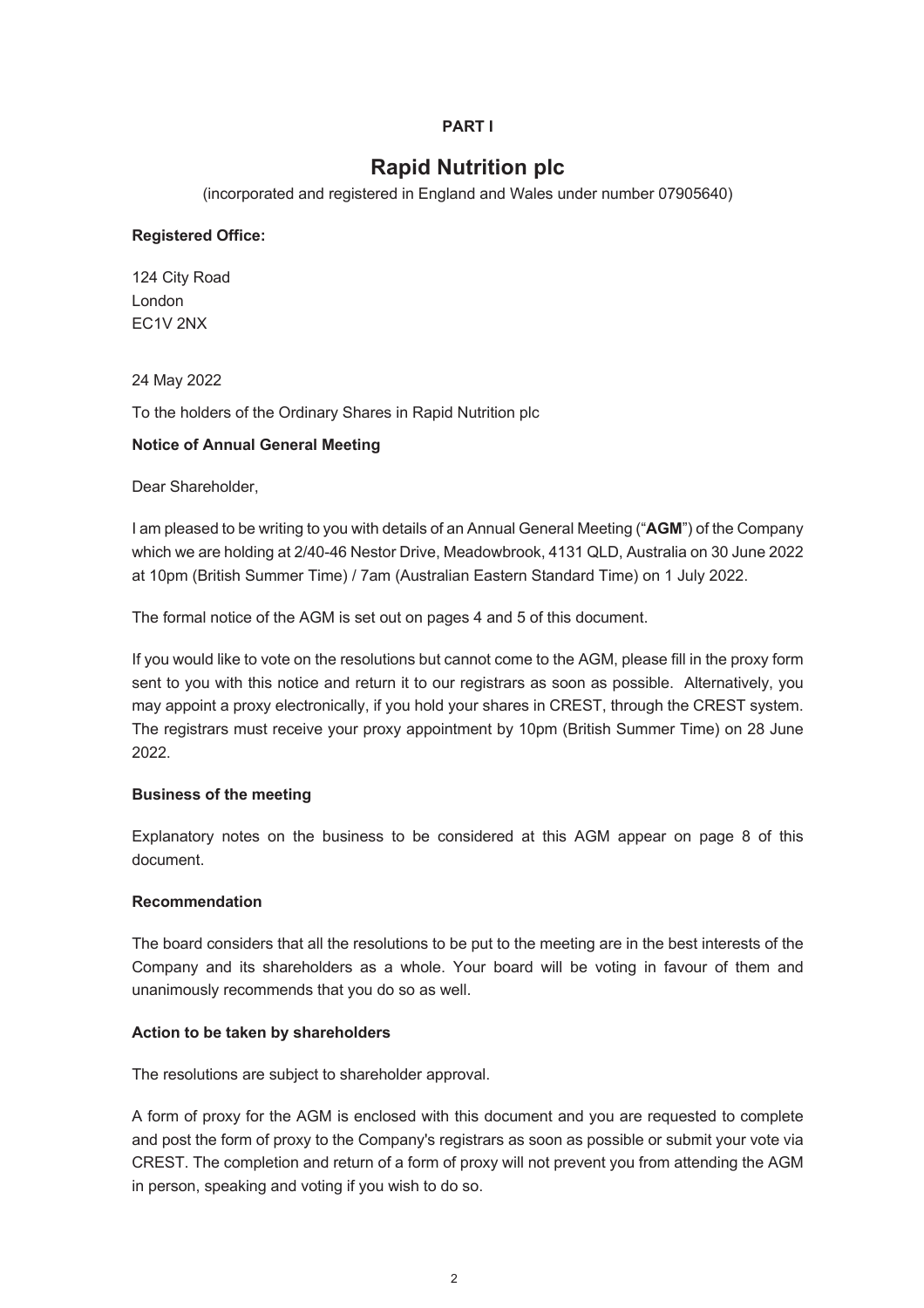To be valid, an instrument appointing a proxy and any power of attorney or other authority under which the proxy instrument is signed (or a notarially certified copy thereof) must be deposited at the Company's registrars as the case may be by 10pm (British Summer Time) on 28 June 2022.

Yours faithfully,

wood  $\left\{ \right.$ 

Simon St Ledger Chairman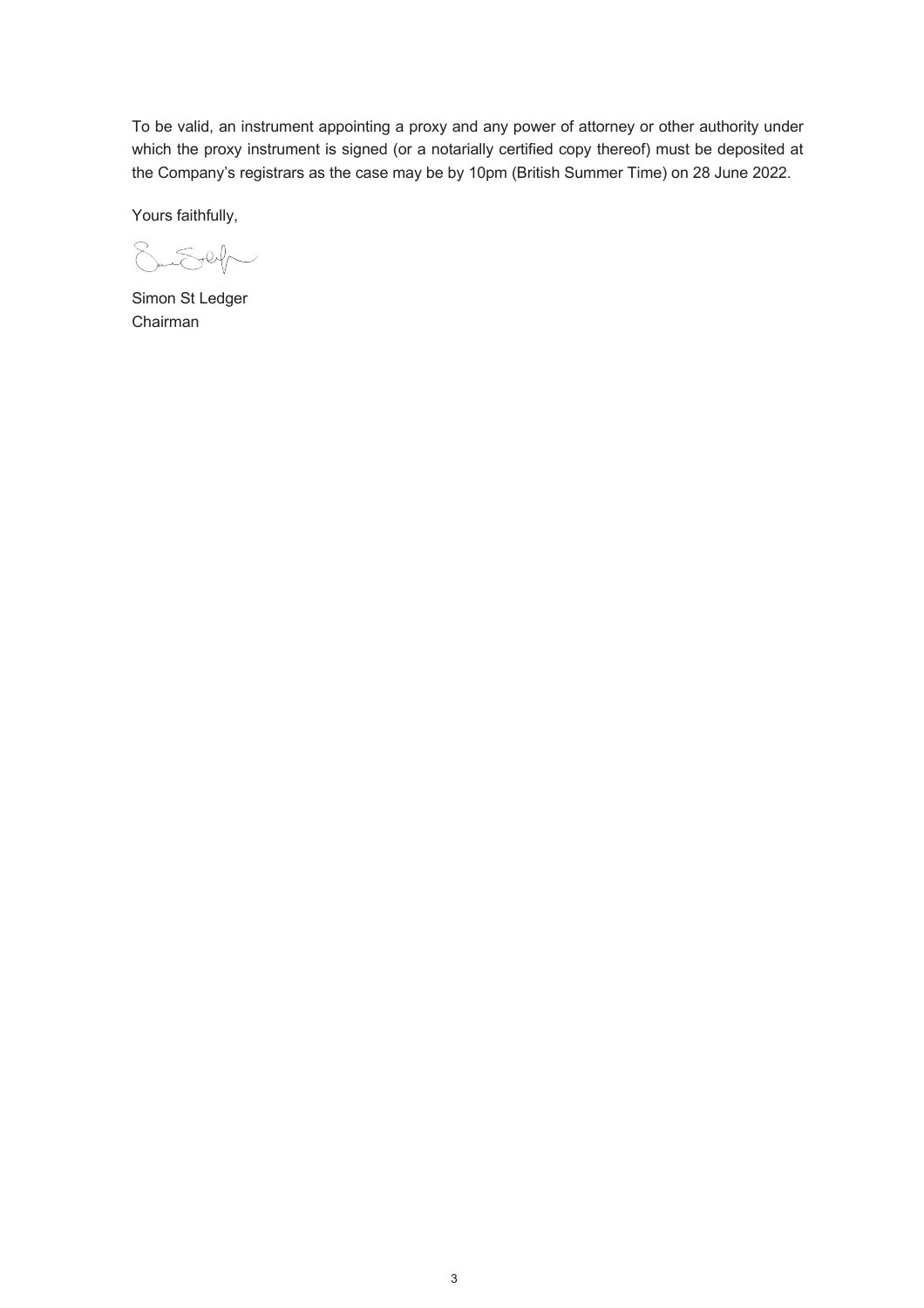## **PART II**

# **Rapid Nutrition plc**

## **NOTICE OF ANNUAL GENERAL MEETING**

**NOTICE** is hereby given that an Annual General Meeting of Rapid Nutrition Plc (the "**Company**") will be held at 2/40-46 Nestor Drive, Meadowbrook, 4131 QLD, Australia on 30 June 2022 at 10pm (British Summer Time) / 7am (Australian Eastern Standard Time) on 1 July 2022, to consider and, if thought fit, pass the resolutions below.

Resolutions 1-7 will be proposed as ordinary resolutions. Resolution 8 will be proposed as a special resolution.

### **ORDINARY RESOLUTIONS**

- 1. To receive the Company's annual accounts for the financial period ended 31 December 2021, together with the directors' report and the auditors' report on those accounts.
- 2. To receive and approve the directors' remuneration report for the financial period ended 31 December 2021 together with the auditor's report on it.
- 3. To reappoint Elderton Audit UK (formerly known as Greenwich & Co UK) of Level 2, 267 St George's Terrace, Perth, 6000, Australia as auditors to hold office from the conclusion of this meeting until the conclusion of the next general meeting of the Company at which accounts are laid.
- 4. To authorise the directors to fix the remuneration of the auditors.
- 5. To reappoint Simon St Ledger as a director.
- 6. To reappoint Shayne Anthony Kellow as a director.
- 7. To reappoint Vesta Vanderbeken as a director.

#### **SPECIAL RESOLUTION**

- 8. **THAT** the Company be, and it is hereby, generally and unconditionally authorised for the purpose of sections 693 and 701 of the Companies Act 2006 to make one or more market purchases (within the meaning of section 693(4) of the Companies Act 2006) of ordinary shares of £0.01 each in the capital of the Company upon such terms and in such manner as the directors of the Company shall determine, provided that:
- 8.1 the maximum aggregate number of ordinary shares authorised to be purchased is 40,638,455;
- 8.2 the minimum price which may be paid for such ordinary shares is £0.01 per share (exclusive of expenses);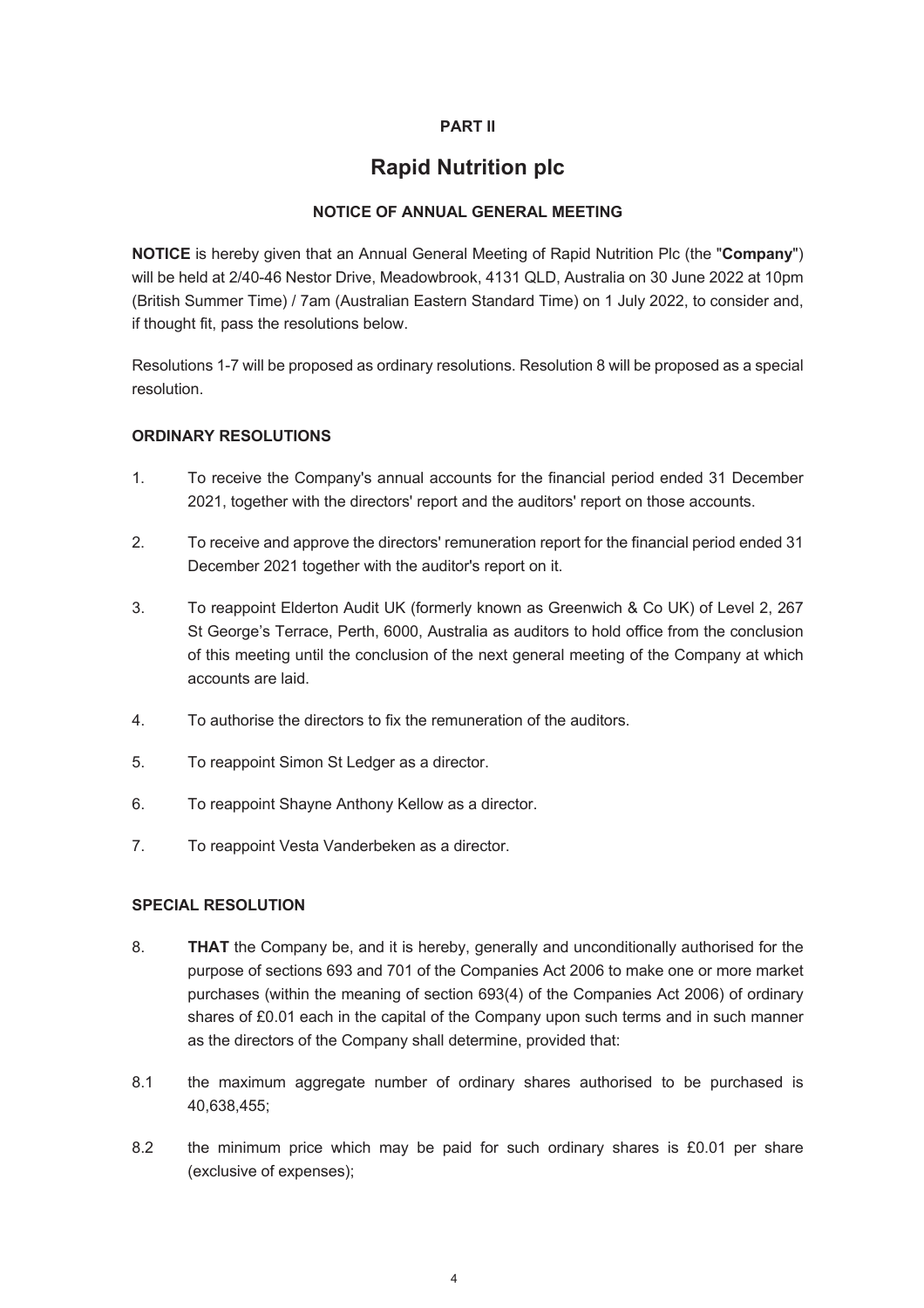- 8.3 the maximum price (exclusive of expenses) which may be paid for an ordinary share cannot be more than an amount equal to 105 per cent of the average market value of the ordinary shares for the five business days immediately prior to the day the purchase is made;
- 8.4 unless previously renewed, varied or revoked, the authority hereby conferred shall expire at the conclusion of the next annual general meeting of the Company;
- 8.5 the Company may make a contract or contracts to purchase ordinary shares under this authority prior to the expiry of such authority which will or may be executed wholly or partly after the expiry of such authority and may make a purchase of ordinary shares in pursuance of any such contract or contracts.

24 May 2022

By order of the Board

 $404$ 

**Simon St Ledger**

Chairman

Registered Office: 124 City Road, London, EC1V 2NX

Registered in England and Wales No. 07905640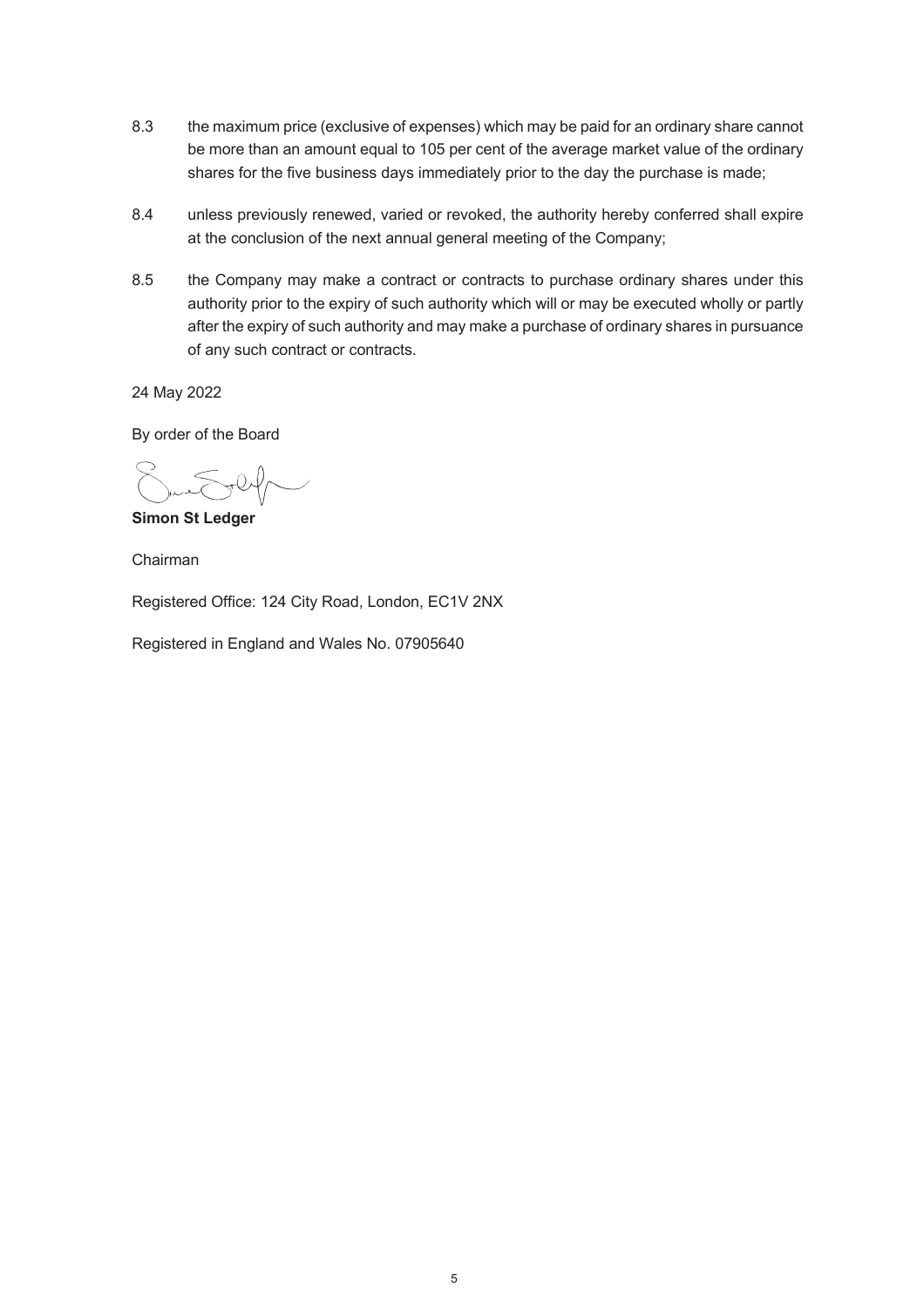### **Notes**

- 1. Shareholders are entitled to appoint a proxy to exercise all or any of their rights to attend and to speak and vote on their behalf at the meeting. A shareholder may appoint more than one proxy in relation to the Annual General Meeting provided that each proxy is appointed to exercise the rights attached to a different share or shares held by that shareholder. A proxy need not be a shareholder of the Company. A proxy form which may be used to make such appointment and give proxy instructions accompanies this notice.
- 2. To be valid any proxy form or other instrument appointing a proxy must be received by post or (during normal business hours only) by hand at Equiniti, Aspect House, Spencer Road, Lancing, West Sussex, BN99 6DA no later than 10pm (British Summer Time) on 28 June 2022.
- 3. The return of a completed proxy form, other such instrument or any CREST Proxy Instruction (as described in paragraph 7 below) will not prevent a shareholder attending the Annual General Meeting and voting in person if he/she wishes to do so.
- 4. To be entitled to attend and vote at the Annual General Meeting (and for the purpose of the determination by the Company of the votes they may cast), shareholders must be registered in the Register of Members of the Company at 10pm (British Summer Time) on 28 June 2022 (or, in the event of any adjournment, at 10pm on the date which is two days before the adjourned meeting). Changes to the Register of Members after the relevant deadline shall be disregarded in determining the rights of any person to attend and vote at the meeting.
- 5. As at 12 May 2022, the Company's issued share capital consists of 162,553,823 ordinary shares of £0.01 each ("**Ordinary Shares**"), carrying one vote each and 23,265,104 deferred shares of £0.99 each ("**Deferred Shares**") which do not carry any rights to vote.
- 6. CREST members who wish to appoint a proxy or proxies through the CREST electronic proxy appointment service may do so by using the procedures described in the CREST Manual, which can be viewed at www.euroclear.com. CREST Personal Members or other CREST sponsored members, and those CREST members who have appointed a voting service provider(s), should refer to their CREST sponsor or voting service provider(s), who will be able to take the appropriate action on their behalf.
- 7. In order for a proxy appointment or instruction made using the CREST service to be valid, the appropriate CREST message (a "**CREST Proxy Instruction**") must be properly authenticated in accordance with Euroclear UK & Ireland Limited's specifications, and must contain the information required for such instruction, as described in the CREST Manual. The message, regardless of whether it constitutes the appointment of a proxy or is an amendment to the instruction given to a previously appointed proxy must, in order to be valid, be transmitted so as to be received by the issuer's agent (ID RA19) by 10pm (British Summer Time) on 28 June 2022. For this purpose, the time of receipt will be taken to be the time (as determined by the timestamp applied to the message by the CREST Applications Host) from which the issuer's agent is able to retrieve the message by enquiry to CREST in the manner prescribed by CREST. After this time any change of instructions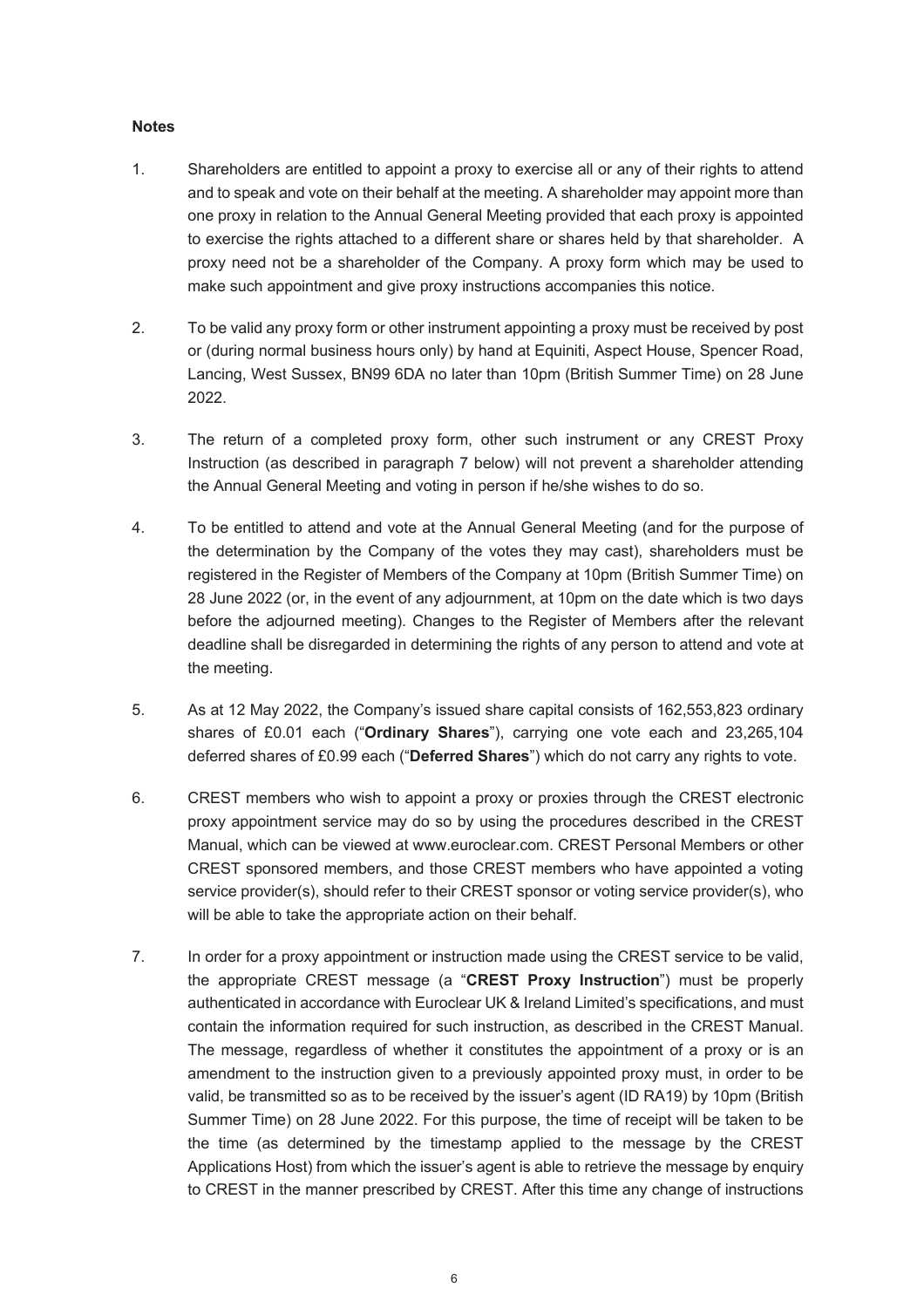to proxies appointed through CREST should be communicated to the appointee through other means.

- 8. CREST members and, where applicable, their CREST sponsors, or voting service providers should note that Euroclear UK & Ireland Limited does not make available special procedures in CREST for any particular messages. Normal system timings and limitations will, therefore, apply in relation to the input of CREST Proxy Instructions. It is the responsibility of the CREST member concerned to take (or, if the CREST member is a CREST personal member, or sponsored member, or has appointed a voting service provider, to procure that his CREST sponsor or voting service provider(s) take(s)) such action as shall be necessary to ensure that a message is transmitted by means of the CREST system by any particular time. In this connection, CREST members and, where applicable, their CREST sponsors or voting system providers are referred, in particular, to those sections of the CREST Manual concerning practical limitations of the CREST system and timings.
- 9. The Company may treat as invalid a CREST Proxy Instruction in the circumstances set out in Regulation 35(5)(a) of the Uncertificated Securities Regulations 2001.
- 10. Any corporation which is a shareholder can appoint one or more corporate representatives who may exercise on its behalf all of its powers as a shareholder provided that they do not do so in relation to the same shares.
- 11. Any shareholder attending the meeting has the right to ask questions. The company must cause to be answered any such question relating to the business being dealt with at the meeting but no such answer need be given if (a) to do so would interfere unduly with the preparation for the meeting or involve the disclosure of confidential information, (b) the answer has already been given on a website in the form of an answer to a question, or (c) it is undesirable in the interests of the company or the good order of the meeting that the question be answered.
- 12. A copy of this notice, and other information required by s.311A of the Companies Act 2006, can be found at http://www.rnplc.com/investor-relations.
- 13. Shareholders may not use any electronic address provided in either this notice of meeting or any related documents (including the Chairman's letter and the proxy form) to communicate with the Company for any purposes other than those expressly stated.